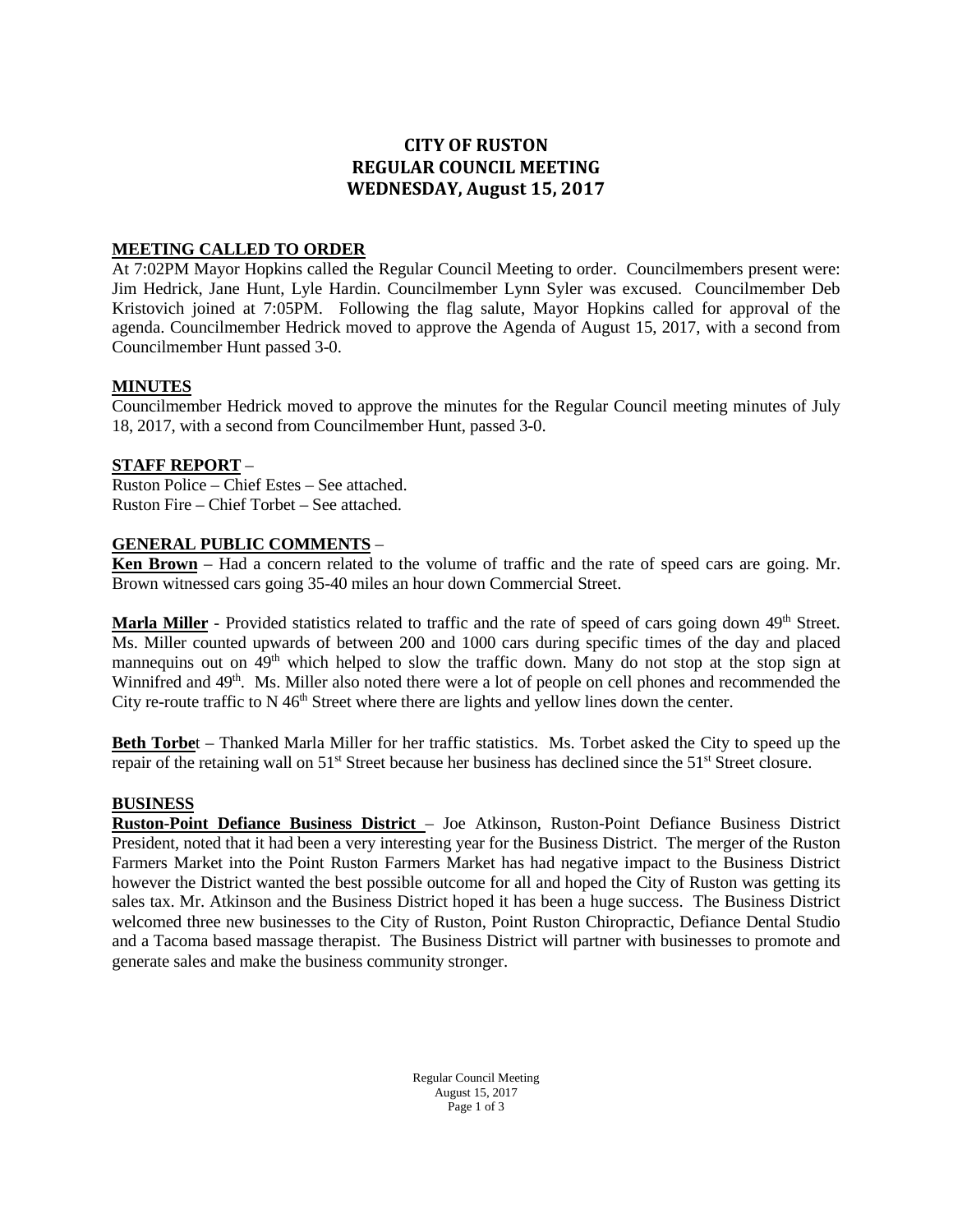CITY OF RUSTON Regular Council Minutes August 15, 2017

The goal is to increase District membership and Mr. Atkinson will keep the City updated on the progress. Councilmember Hardin noted that he had made his first appointment with Point Ruston Chiropractic and wanted to confirm that the Point Ruston Farmers Market was in Ruston. Mr. Atkinson confirmed the Point Ruston Farmers Market was in both Ruston and Tacoma.

**RES 659 – Low Income Energy Assistance Vendor Agreement** – Pierce County Department of Community Connections provides assistance to low income people living within Pierce County in accordance with 42 U.S.C. Section 8264, the Low-Income Energy Assistance Act of 1981 ("the Act"). These assistance payments are made directly to the electricity vendor to be credited to the account of the electricity customer. Because the City of Ruston provides electricity services to people and properties located within the City limits, it is a "vendor" under the Act. In order to comply with this Act, Pierce County must ensure that electricity vendors whose customers receive these assistance meet the requirements of the Act. This requires an agreement between the entity providing the assistance (in this case Pierce County) and the Vendor (the City). The City has had an agreement with Pierce County for these purposes for many years but the current Agreement is expiring at the end of September. Therefore, in order for people living in Ruston to be eligible for receipt of funds from the energy assistance program, the City must renew the agreement with Pierce County. The proposed agreement will run from October 1, 2017 through September 30, 2019. This agreement will facilitate the County providing energy assistance to low income customers of the City of Ruston. Those payments will go directly to the City and be credited to the accounts of those customers. Councilmember Hedrick moved to approve Resolution 659, with a second from Councilmember Hunt, passed 4-0.

**RES 660 – Revised Indigent Defense Service Agreement** - The City is required to provide indigent defense attorney services to defendants charged by the City with a crime that carries the penalty of incarceration. The City has contracted with Pierce County Department of Assigned Counsel for many years to provide these indigent defense services to the City. The current contract was for 2017 and was approved by the City Council by passage of Resolution No. 642 on December 20, 2016. After passage of the Agreement provided by the Department of Defense Service, the Department asked the City to make addition minor revisions. The revised contract is largely the same as the last agreement that was authorized in December 2016 except for the following:

- The Agreement is extended to the end of 2018.
- The 2018 fee is substantially increased from \$25,689 for 2017 to \$36,670 for 2018. This increase is due to the City sending an increasing number of defendants for defense services. Arraignments have doubled in the past 6 months and the City may need to add a second monthly court day to handle the load. Currently the City is paying \$25,689/year for 0.25 of an attorney. The increase case load will result in the City utilizing 0.33 of an attorney and an annual payment of \$36,670 for 2018.

The Agreement expires at the end of 2018, but may be extended for additional one-year periods by agreement of the parties. However, the City can terminate for any reason on 60-days' notice. The agreement also provides indemnification of the City by the County. The financial details of the Agreement are outlined below. Councilmember Hedrick moved to approve Resolution 660, with a second from Councilmember Hunt, passed 4-0.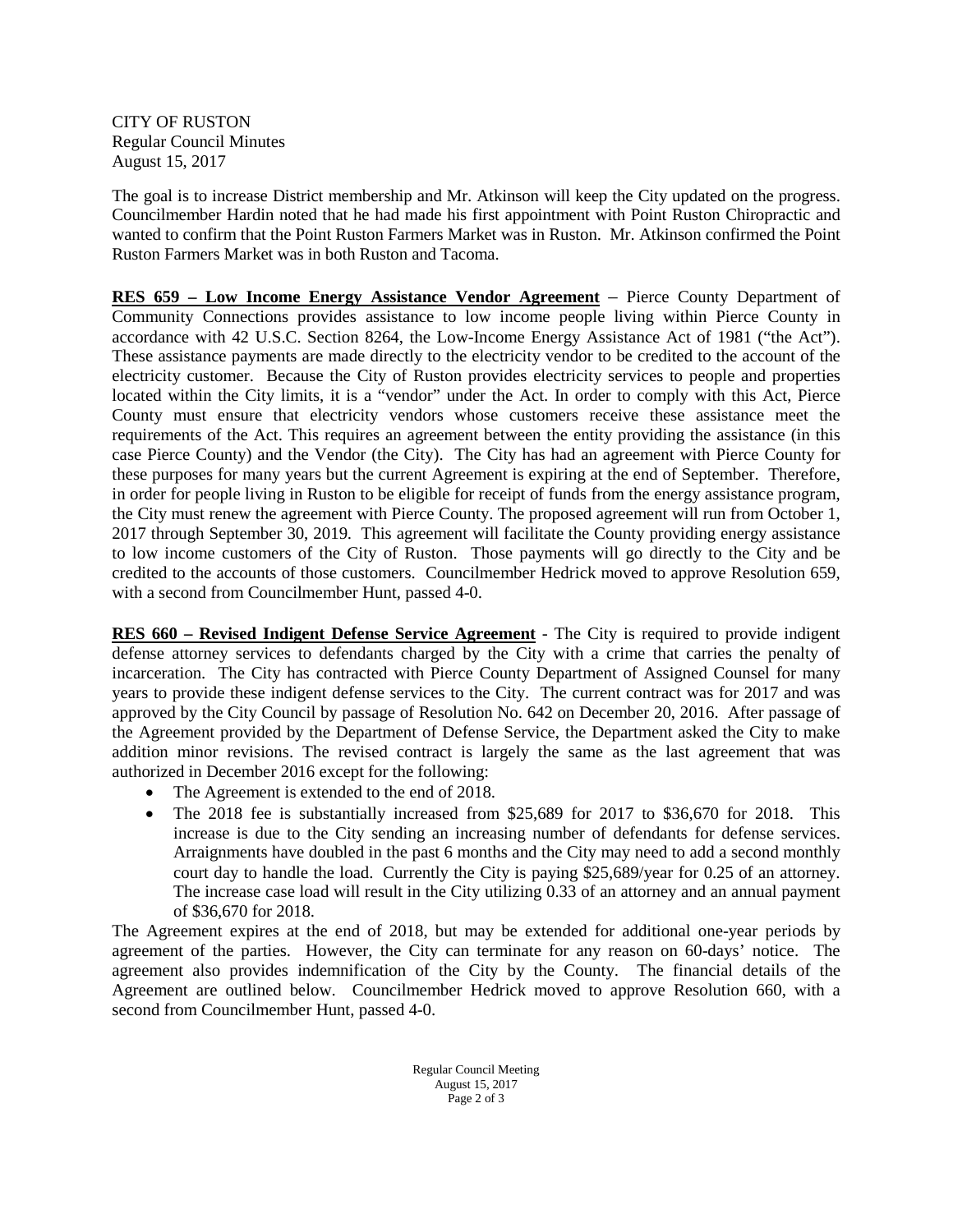CITY OF RUSTON Regular Council Minutes August 15, 2017

**CLAIMS/PAYROLL** – Councilmember Hedrick moved to approve Claims and Payroll, with a second from Councilmember Hunt, passed 4-0**.**

**MAYOR'S TIME** – Recognized community concerned regarding the 51<sup>st</sup> Street closure and the volume of traffic it has caused. Mayor Hopkins also noted the City did consider routing cars to  $46<sup>th</sup>$  Street but because it was not in the City of Ruston's jurisdiction we could not go this direction. This short-lived project has had huge impact to our residents and Police Department. Mayor Hopkins deferred to Council for approval to open 51<sup>st</sup> Street on weekends during the retaining wall repair which would cost the City \$3,500 each weekend up to completion, after Council discussion, Council approved to open 51<sup>st</sup> Street for weekends. Mayor Hopkins emailed the budget for Council's preliminary review and noted with the growth and traffic coming through Ruston, the City is faced with many challenges. The Police Department is overworked and underpaid and soon so will the Ruston Fire Department. Resources and support to these departments will be important and the City may need to deficit spend to support our infrastructure to keep Ruston ensure residents have the safest place to live. Mayor Hopkins will be recommending camera placement at stop signs and is working with Police Sergeant Baker. The City has added a Permit Coordinator who will be working closely with the Building Official, City Planner and City Engineer.

### **COUNCIL TIME –**

**Councilmember Hedrick** – Agreed the closure of  $51<sup>st</sup>$  Street has had huge impact on residents and opening  $51<sup>st</sup>$  over weekends will make a difference. Many residents on Commercial have taken their own measures for traffic calming which may not have been allowed. Thanked the Ruston Police Department for managing all the traffic.

**Councilmember Hunt** – Agreed with Councilmember Hedrick. Councilmember Hunt also saw the need for camera placement at stop signs. Councilmember Hunt thanked Mayor Hopkins for working on the budget and getting it to Council timely.

**Councilmember Hardin** – Thanked Mayor Hopkins for the midyear budget. As an option to camera placement recommended placement of a Stop Ahead sign. Mayor Hopkins requested Councilmember Hardin to email Public Works – Operations to paint lines in all crosswalks.

**Councilmember Kristovich** – Nothing at this time.

**Councilmember Syler** – Was excused.

### **MEETING AJOURNED** -

At 7:43PM Councilmember Hedrick moved to adjourn, with a second from Councilmember Hunt, passed 4-0

Mayor Bruce Hopkins

\_\_\_\_\_\_\_\_\_\_\_\_\_\_\_\_\_\_\_\_\_\_\_\_\_\_\_\_

ATTEST: \_\_\_\_\_\_\_\_\_\_\_\_\_\_\_\_\_\_\_\_\_\_\_\_\_\_\_\_

Judy Grams

Regular Council Meeting August 15, 2017 Page 3 of 3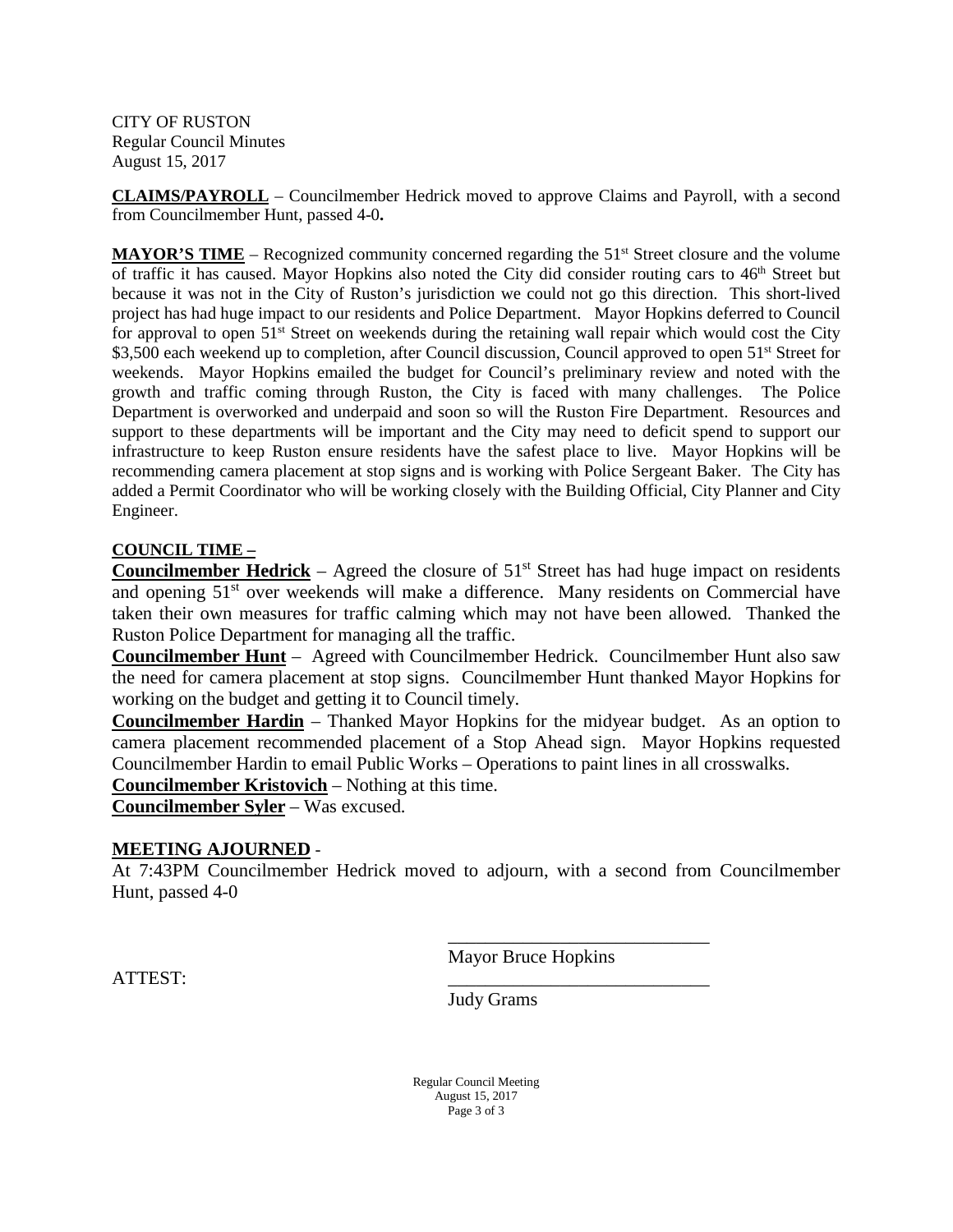

# **Chief's Report Ruston Police Department July 2017**

# **Chief of Police:**

During the month of July the Police Department responded to 299 calls for service in Ruston. This number is made up of dispatched calls, officer initiated calls, and traffic stops, and it does not include any calls for service that took place in the City of Tacoma where Ruston officers responded. That is compared with 192 calls for service in July, 2016.

There were more than 70 criminal arraignments in Ruston Municipal Court, which is slightly higher than the 64 we had last month.

There were 33 cars impounded under the suspended driver impound program during July.

OF NOTE: Sgt Baker attempted to stop a car going 60+ on Pearl. The driver failed to yield to Sqt Bakers lights and fled into the area of Shirley and 52<sup>nd</sup>. Officers later found the car abandoned. Officer Grugg authored a search warrant on the car and two firearms were recovred. There was an indication from the DuPont PD drug dog that there had been narcotics in the car. The incident is still under investigation, but one of the suspects is listed as an armed career criminal, meaning that if one of the guns turns out to be his, he is likely to serve a Federal minimum mandatory sentence of 10 years.

## **Other Personnel Issues:**

Sgt Rod Baker has completed his department training.

## **Civil Service Commission:**

Nothing to report.

### Equipment:

Sgt Baker obtained a grant to obtain two additional Portable Breath Test devices so that each member of the department will have a device in their assigned cars. This grant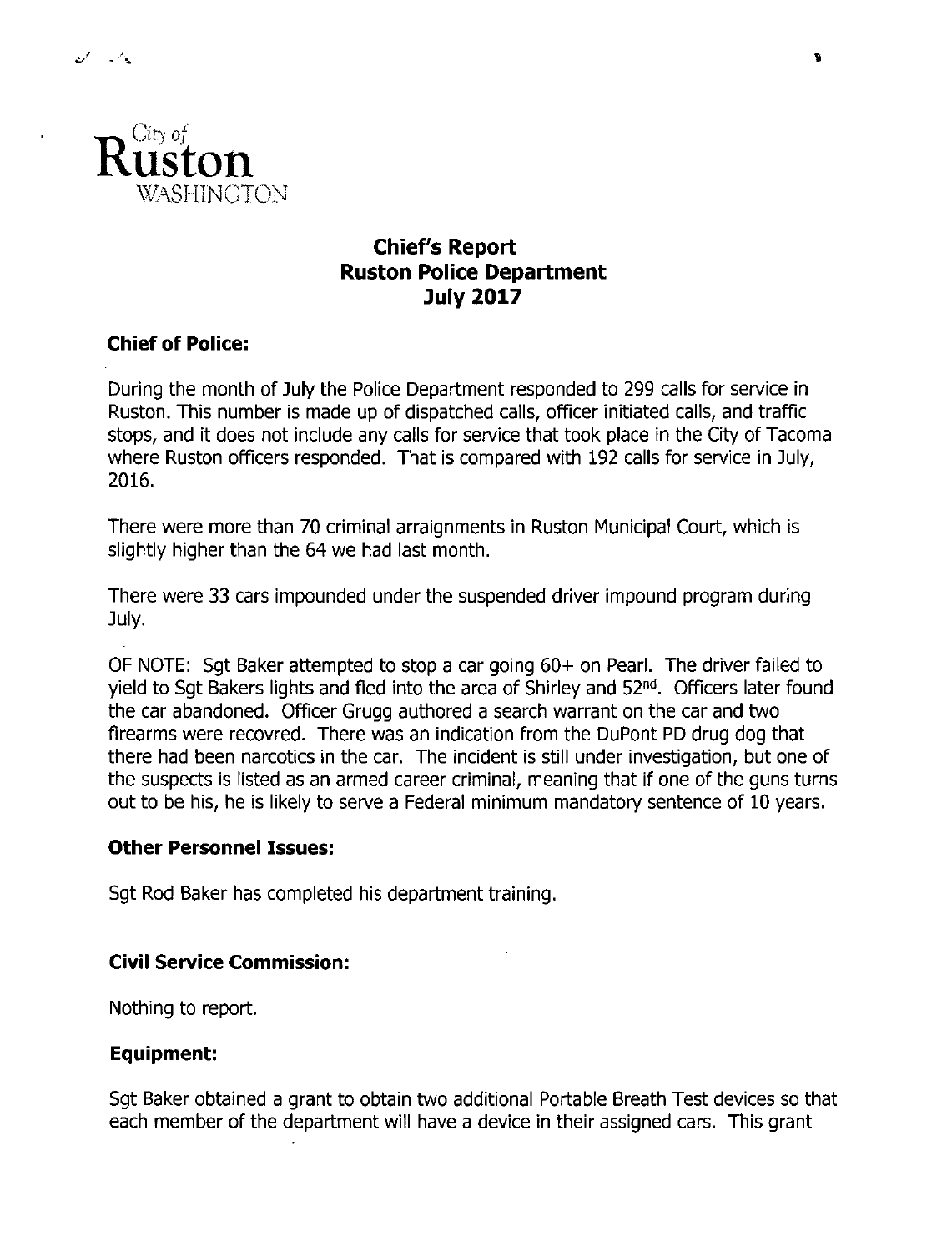was a 100% grant, meaning that the City of Ruston did not pay anything for the devices, which cost about \$1,000 each.

# Training:

 $\bullet$ 

 $\mathbf{A}$ 

Sgt Baker will be attending a two-week refresher academy at the end of July.

Please contact me by phone (253) 761-0272 or by email anders.estes@rustonwa.org if you have any questions or concerns regarding this month's report.

Submitted By: **Anders Estes** Chief of Police